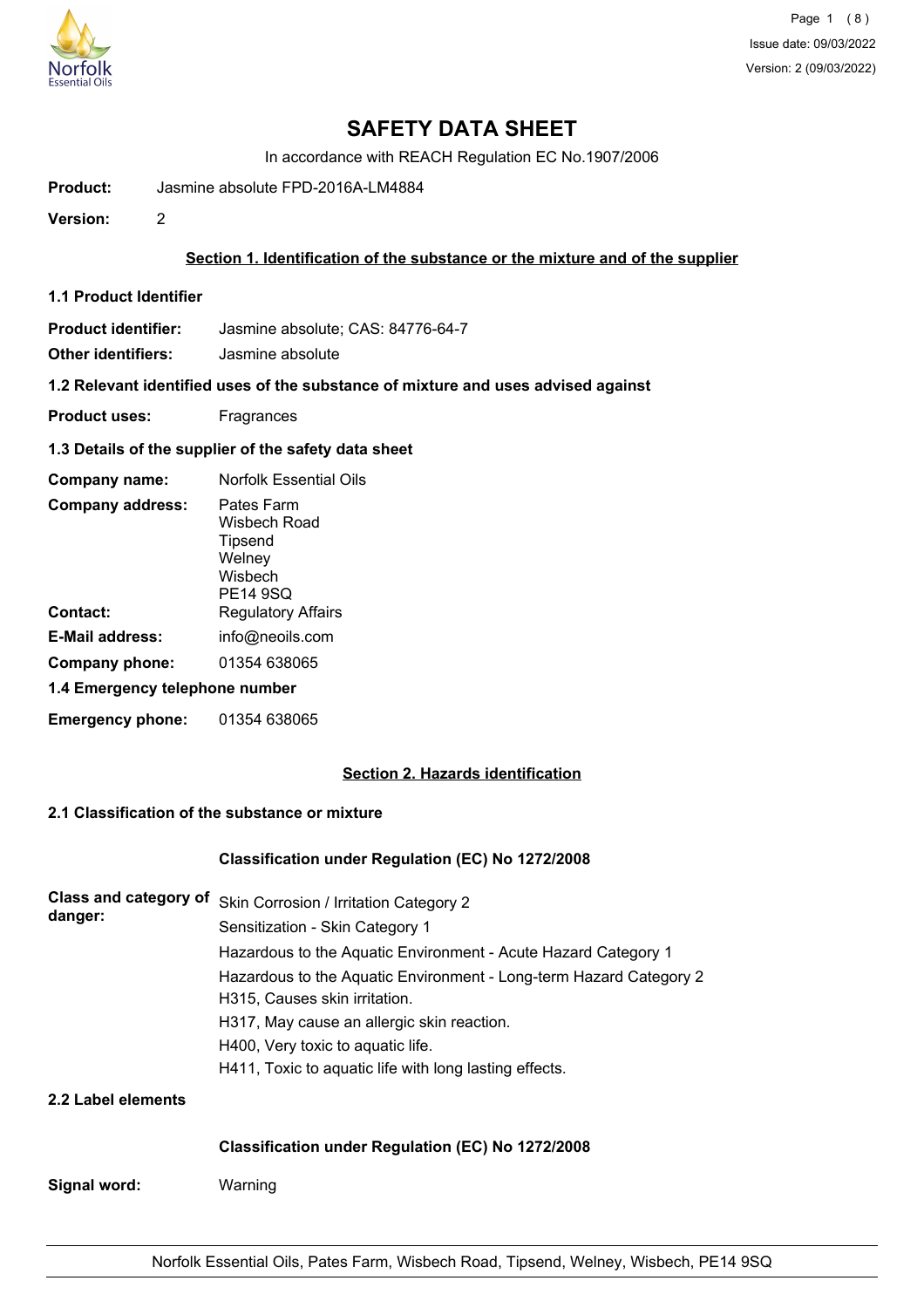

Page 2 (8) Issue date: 09/03/2022 Version: 2 (09/03/2022)

# **SAFETY DATA SHEET**

In accordance with REACH Regulation EC No.1907/2006

| Product:                            |                | Jasmine absolute FPD-2016A-LM4884                                                                       |
|-------------------------------------|----------------|---------------------------------------------------------------------------------------------------------|
| Version:                            | $\overline{2}$ |                                                                                                         |
| <b>Hazard statements:</b>           |                | H315, Causes skin irritation.<br>H317, May cause an allergic skin reaction.                             |
|                                     |                | H400, Very toxic to aquatic life.                                                                       |
|                                     |                | H411, Toxic to aquatic life with long lasting effects.                                                  |
| M factor:                           |                | None                                                                                                    |
| <b>Supplemental</b><br>Information: |                | None                                                                                                    |
| Precautionary<br>statements:        |                | P261, Avoid breathing vapour or dust.                                                                   |
|                                     |                | P264, Wash hands and other contacted skin thoroughly after handling.                                    |
|                                     |                | P272, Contaminated work clothing should not be allowed out of the workplace.                            |
|                                     |                | P273, Avoid release to the environment.                                                                 |
|                                     |                | P280, Wear protective gloves/eye protection/face protection.                                            |
|                                     |                | P302/352, IF ON SKIN: Wash with plenty of soap and water.                                               |
|                                     |                | P333/313, If skin irritation or rash occurs: Get medical advice/attention.                              |
|                                     |                | P362, Take off contaminated clothing and wash before reuse.                                             |
|                                     |                | P391, Collect spillage.                                                                                 |
|                                     |                | P501, Dispose of contents/container to approved disposal site, in accordance with local<br>regulations. |
|                                     |                |                                                                                                         |
| Pictograms:                         |                |                                                                                                         |

**2.3 Other hazards**

#### **Other hazards:** None

## **Section 3. Composition / information on ingredients**

## **3.1 Substances**

**Product identifier:** Jasmine absolute; CAS: 84776-64-7

## **Contains:**

| <b>Name</b>     | CAS      | EC        | <b>REACH Registration</b><br>No. | $\%$       | $\mid$ Classification for<br>(CLP) 1272/2008                      |
|-----------------|----------|-----------|----------------------------------|------------|-------------------------------------------------------------------|
| Benzyl acetate  | 140-11-4 | 205-399-7 |                                  | 20-<50%    | Aquatic Chronic 3:<br>H412.-                                      |
| <b>I</b> Phytol | 150-86-7 | 205-776-6 |                                  | $10 - 20%$ | Skin Irrit. 2-Aquatic<br>Acute 1-Aquatic<br>Chronic 1:H315-H410,- |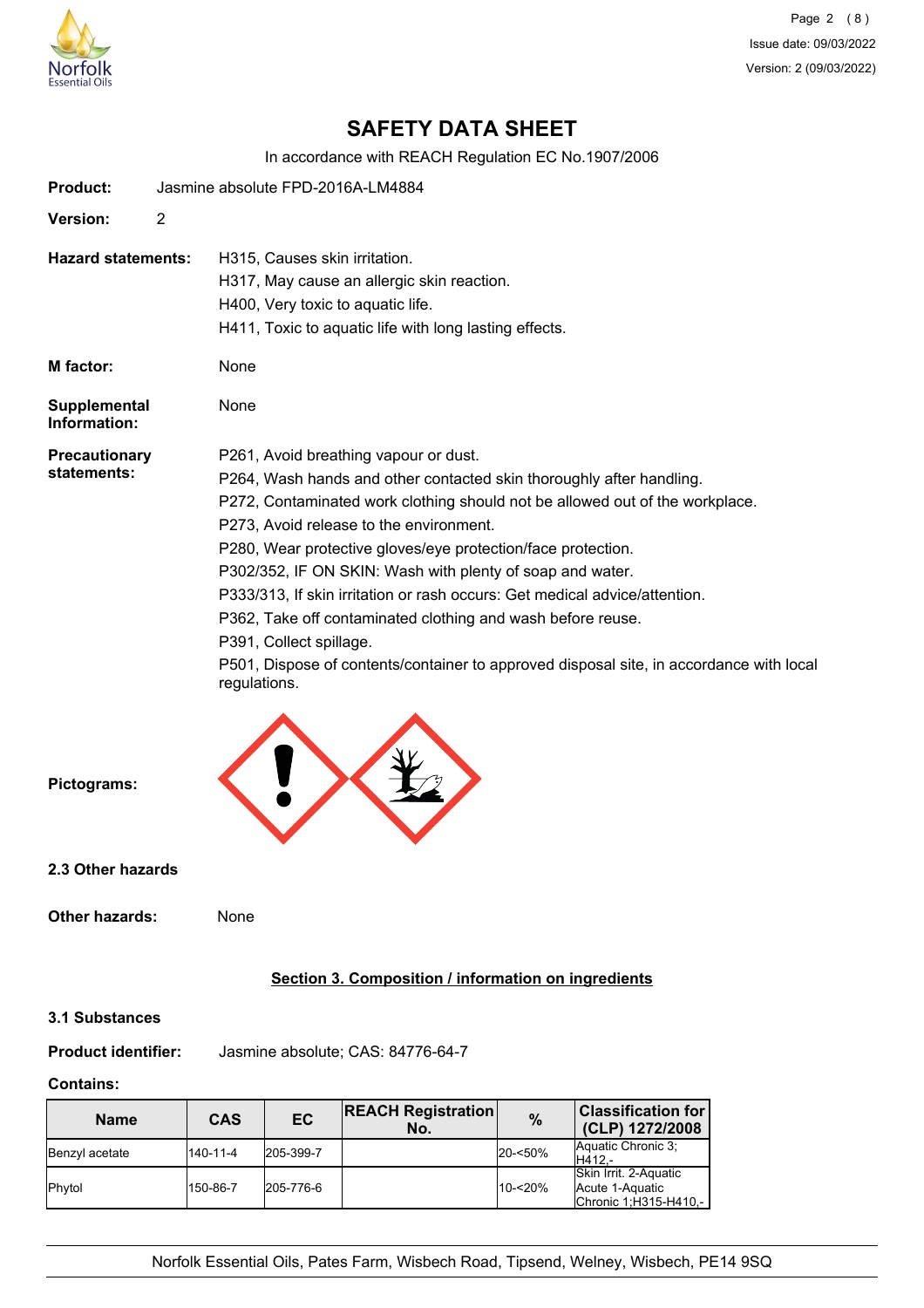

# **SAFETY DATA SHEET**

In accordance with REACH Regulation EC No.1907/2006

**Product:** Jasmine absolute FPD-2016A-LM4884

#### **Version:** 2

| Benzyl benzoate  | 120-51-4    | 204-402-9 | 10-<20%   | Acute Tox. 4-Aquatic<br>Acute 1-Aquatic<br>Chronic 2;H302-H400-<br>H411 - |
|------------------|-------------|-----------|-----------|---------------------------------------------------------------------------|
| <b>Isophytol</b> | 505-32-8    | 208-008-8 | $5 - 10%$ | Skin Irrit. 2-Aquatic<br>Acute 1-Aquatic<br>Chronic 1;H315-H410,-         |
| Linalool         | 178-70-6    | 201-134-4 | $1 - 5%$  | Skin Irrit. 2-Eye Irrit. 2-<br>Skin Sens. 1B;H315-<br>lH317-H319.-        |
| Eugenol          | $ 97-53-0 $ | 202-589-1 | $1 - 5%$  | Eye Irrit. 2-Skin Sens.<br>1B:H317-H319.-                                 |
| <b>I</b> ndole   | 120-72-9    | 204-420-7 | $1 - 5%$  | Acute Tox. 4-Acute<br>Tox. 3, H302-H311,-                                 |

## **Section 4. First-aid measures**

### **4.1 Description of first aid measures**

| Inhalation:           | Remove from exposure site to fresh air, keep at rest, and obtain medical attention.          |
|-----------------------|----------------------------------------------------------------------------------------------|
| Eye exposure:         | Flush immediately with water for at least 15 minutes. Contact physician if symptoms persist. |
| <b>Skin exposure:</b> | IF ON SKIN: Wash with plenty of soap and water.                                              |
| Ingestion:            | Rinse mouth with water and obtain medical attention.                                         |

## **4.2 Most important symptoms and effects, both acute and delayed**

Causes skin irritation.

May cause an allergic skin reaction.

## **4.3 Indication of any immediate medical attention and special treatment needed**

None expected, see Section 4.1 for further information.

## **SECTION 5: Firefighting measures**

#### **5.1 Extinguishing media**

Suitable media: Carbon dioxide, Dry chemical, Foam.

## **5.2 Special hazards arising from the substance or mixture**

In case of fire, may be liberated: Carbon monoxide, Unidentified organic compounds.

## **5.3 Advice for fire fighters:**

In case of insufficient ventilation, wear suitable respiratory equipment.

## **Section 6. Accidental release measures**

### **6.1 Personal precautions, protective equipment and emergency procedures:**

Avoid inhalation. Avoid contact with skin and eyes. See protective measures under Section 7 and 8.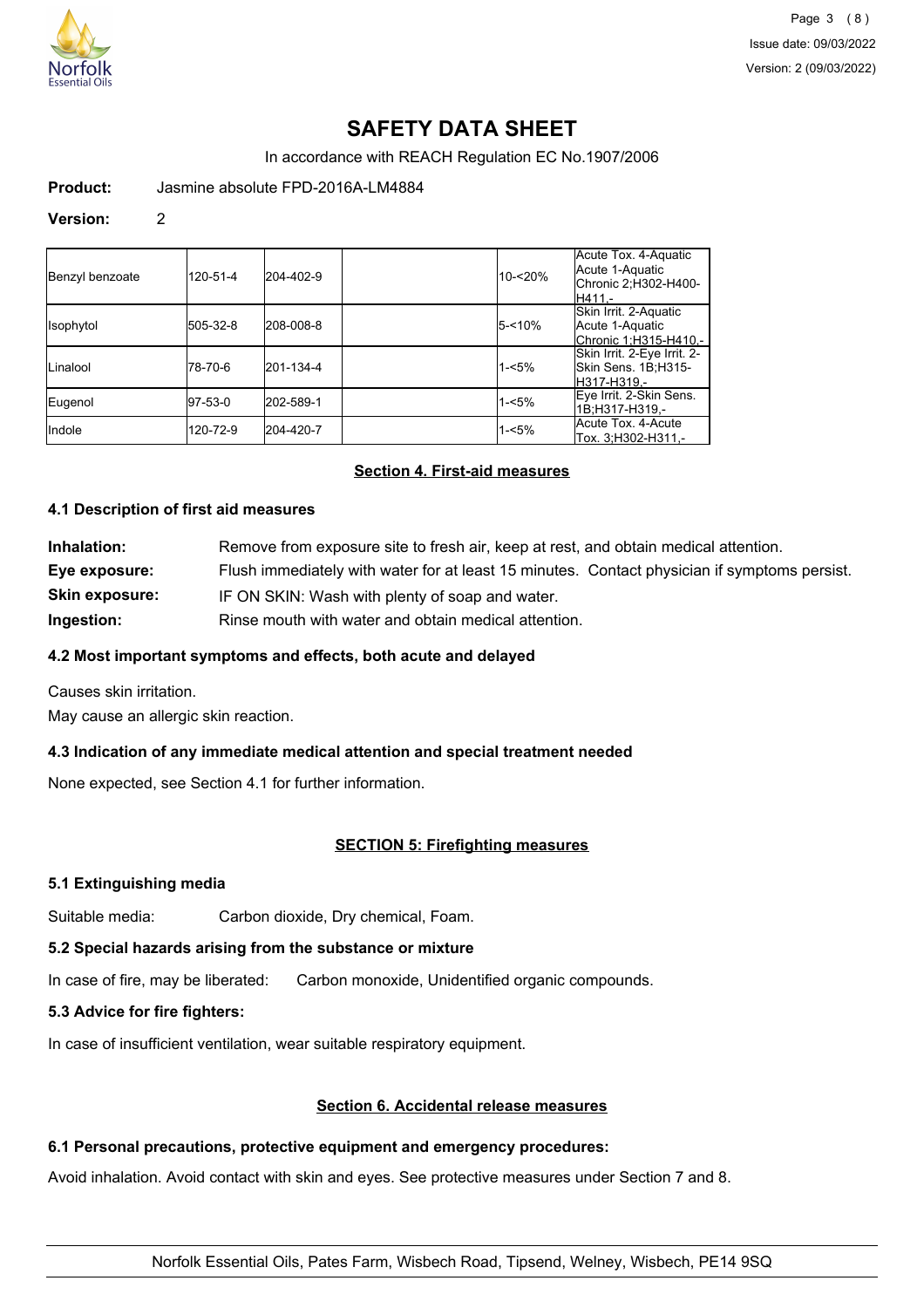

Page 4 (8) Issue date: 09/03/2022 Version: 2 (09/03/2022)

# **SAFETY DATA SHEET**

In accordance with REACH Regulation EC No.1907/2006

**Product:** Jasmine absolute FPD-2016A-LM4884

**Version:** 2

### **6.2 Environmental precautions:**

Keep away from drains, surface and ground water, and soil.

#### **6.3 Methods and material for containment and cleaning up:**

Remove ignition sources. Provide adequate ventilation. Avoid excessive inhalation of vapours. Contain spillage immediately by use of sand or inert powder. Dispose of according to local regulations.

#### **6.4 Reference to other sections:**

Also refer to sections 8 and 13.

### **Section 7. Handling and storage**

#### **7.1 Precautions for safe handling:**

Keep away from heat, sparks, open flames and hot surfaces. - No smoking. Use personal protective equipment as required. Use in accordance with good manufacturing and industrial hygiene practices. Use in areas with adequate ventilation Do not eat, drink or smoke when using this product.

#### **7.2 Conditions for safe storage, including any incompatibilities:**

Store in a well-ventilated place. Keep container tightly closed. Keep cool. Ground/bond container and receiving equipment. Use explosion-proof electrical, ventilating and lighting equipment. Use only non-sparking tools. Take precautionary measures against static discharge.

#### **7.3 Specific end use(s):**

Fragrances: Use in accordance with good manufacturing and industrial hygiene practices.

## **Section 8. Exposure controls/personal protection**

#### **8.1 Control parameters**

Workplace exposure limits: Not Applicable

## **8.2 Exposure Controls**

#### **Eye / Skin Protection**

Wear protective gloves/eye protection/face protection

#### **Respiratory Protection**

Under normal conditions of use and where adequate ventilation is available to prevent build up of excessive vapour, this material should not require special engineering controls. However, in conditions of high or prolonged use, or high temperature or other conditions which increase exposure, the following engineering controls can be used to minimise exposure to personnel: a) Increase ventilation of the area with local exhaust ventilation. b) Personnel can use an approved, appropriately fitted respirator with organic vapour cartridge or canisters and particulate filters. c) Use closed systems for transferring and processing this material.

Also refer to Sections 2 and 7.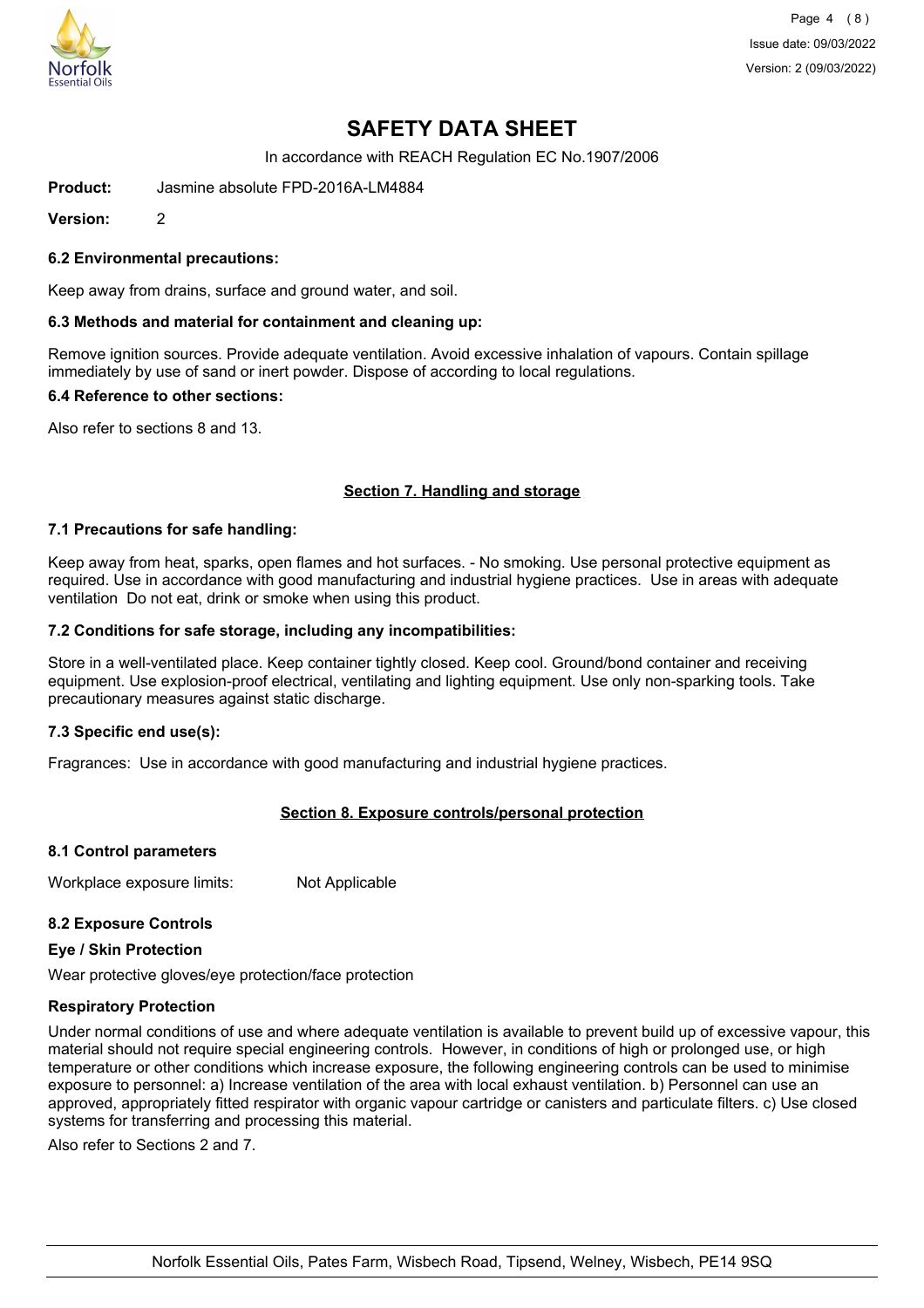

Page 5 (8) Issue date: 09/03/2022 Version: 2 (09/03/2022)

# **SAFETY DATA SHEET**

In accordance with REACH Regulation EC No.1907/2006

**Product:** Jasmine absolute FPD-2016A-LM4884

**Version:** 2

## **Section 9. Physical and chemical properties**

## **9.1 Information on basic physical and chemical properties**

| Appearance:                                   | Not determined                               |
|-----------------------------------------------|----------------------------------------------|
| Odour:                                        | Not determined                               |
| <b>Odour threshold:</b>                       | Not determined                               |
| pH:                                           | Not determined                               |
| Melting point / freezing point:               | Not determined                               |
| Initial boiling point / range:                | Not determined                               |
| <b>Flash point:</b>                           | 85 °C                                        |
| <b>Evaporation rate:</b>                      | Not determined                               |
| Flammability (solid, gas):                    | Not determined                               |
| Upper/lower flammability or explosive limits: | Product does not present an explosion hazard |
| Vapour pressure:                              | Not determined                               |
| Vapour density:                               | Not determined                               |
| <b>Relative density:</b>                      | Not determined                               |
| Solubility(ies):                              | Not determined                               |
| Partition coefficient: n-octanol/water:       | Not determined                               |
| Auto-ignition temperature:                    | Not determined                               |
| <b>Decomposition temperature:</b>             | Not determined                               |
| <b>Viscosity:</b>                             | Not determined                               |
| <b>Explosive properties:</b>                  | Not expected                                 |
| <b>Oxidising properties:</b>                  | Not expected                                 |
|                                               |                                              |

**9.2 Other information:** None available

#### **Section 10. Stability and reactivity**

#### **10.1 Reactivity:**

Presents no significant reactivity hazard, by itself or in contact with water.

# **10.2 Chemical stability:**

Good stability under normal storage conditions.

# **10.3 Possibility of hazardous reactions:**

Not expected under normal conditions of use.

## **10.4 Conditions to avoid:**

Avoid extreme heat.

## **10.5 Incompatible materials:**

Avoid contact with strong acids, alkalis or oxidising agents.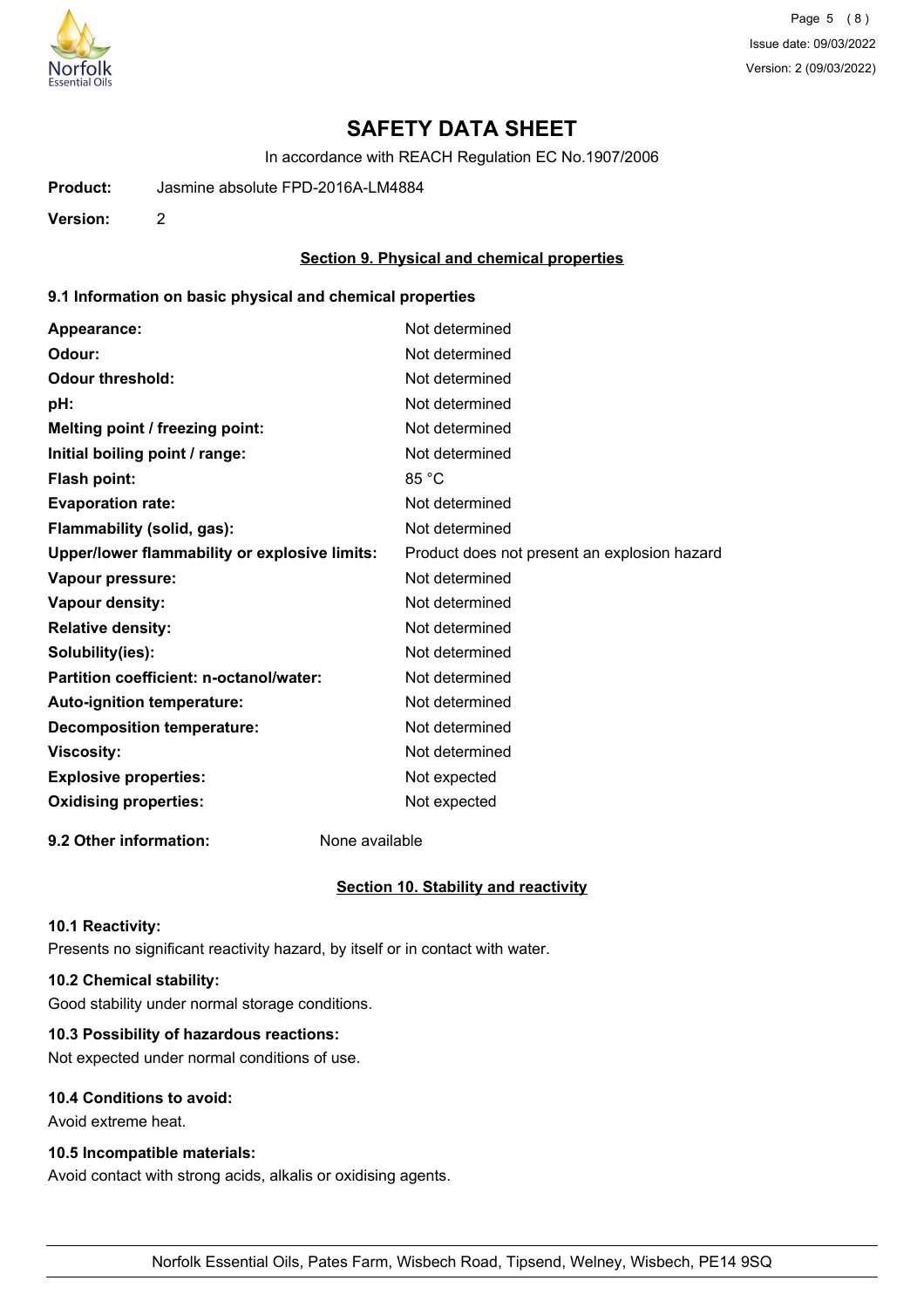

Page 6 (8) Issue date: 09/03/2022 Version: 2 (09/03/2022)

# **SAFETY DATA SHEET**

In accordance with REACH Regulation EC No.1907/2006

**Product:** Jasmine absolute FPD-2016A-LM4884

**Version:** 2

## **10.6 Hazardous decomposition products:**

Not expected.

## **Section 11. Toxicological information**

## **11.1 Information on toxicological effects**

| <b>Acute Toxicity:</b>                    | Based on available data the classification criteria are not met. |
|-------------------------------------------|------------------------------------------------------------------|
| <b>Acute Toxicity Oral</b>                | >5000                                                            |
| <b>Acute Toxicity Dermal</b>              | >5000                                                            |
| <b>Acute Toxicity Inhalation</b>          | Not Available                                                    |
| <b>Skin corrosion/irritation:</b>         | Skin Corrosion / Irritation Category 2                           |
| Serious eye damage/irritation:            | Based on available data the classification criteria are not met. |
| <b>Respiratory or skin sensitisation:</b> | Sensitization - Skin Category 1                                  |
| Germ cell mutagenicity:                   | Based on available data the classification criteria are not met. |
| <b>Carcinogenicity:</b>                   | Based on available data the classification criteria are not met. |
| <b>Reproductive toxicity:</b>             | Based on available data the classification criteria are not met. |
| <b>STOT-single exposure:</b>              | Based on available data the classification criteria are not met. |
| <b>STOT-repeated exposure:</b>            | Based on available data the classification criteria are not met. |
| <b>Aspiration hazard:</b>                 | Based on available data the classification criteria are not met. |

## **Information about hazardous ingredients in the mixture**

| Ingredient      | <b>CAS</b> | EC                | LD50/ATE Oral | LD50/ATE<br><b>Dermal</b> | LC50/ATE<br><b>Inhalation</b> | <b>LC50</b><br>Route      |
|-----------------|------------|-------------------|---------------|---------------------------|-------------------------------|---------------------------|
| Benzyl benzoate | 120-51-4   | $ 204 - 402 - 9 $ | 1500          | 4000                      | Not available                 | <b>Not</b><br>lavailable  |
| <b>Indole</b>   | 120-72-9   | $ 204 - 420 - 7 $ | 1000          | 790                       | Not available                 | <b>INot</b><br>lavailable |

Refer to Sections 2 and 3 for additional information.

## **Section 12. Ecological information**

## **12.1 Toxicity:**

Very toxic to aquatic life.

Toxic to aquatic life with long lasting effects. **12.2 Persistence and degradability:** Not available

- **12.3 Bioaccumulative potential:** Not available
- **12.4 Mobility in soil:** Not available

**12.5 Results of PBT and vPvB assessment:**

This substance does not meet the PBT/vPvB criteria of REACH, annex XIII.

**12.6 Other adverse effects:** Not available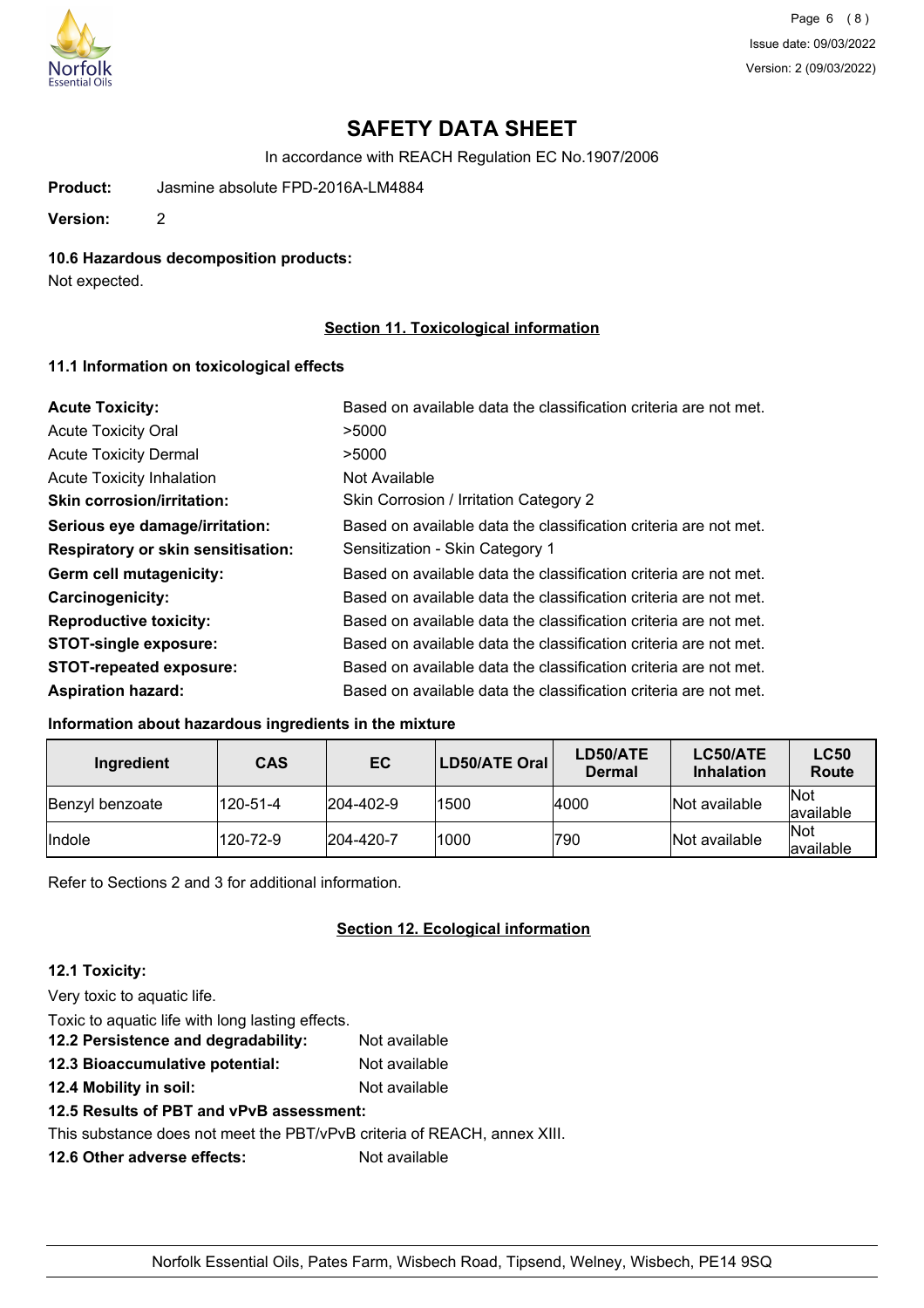

Page 7 (8) Issue date: 09/03/2022 Version: 2 (09/03/2022)

# **SAFETY DATA SHEET**

In accordance with REACH Regulation EC No.1907/2006

**Product:** Jasmine absolute FPD-2016A-LM4884

**Version:** 2

### **Section 13. Disposal considerations**

#### **13.1 Waste treatment methods:**

Dispose of in accordance with local regulations. Avoid disposing into drainage systems and into the environment. Empty containers should be taken to an approved waste handling site for recycling or disposal.

#### **Section 14. Transport information**

| 14.1 UN number:                    | UN3082                                                                                 |
|------------------------------------|----------------------------------------------------------------------------------------|
| 14.2 UN Proper Shipping Name:      | ENVIRONMENTALLY HAZARDOUS SUBSTANCE, LIQUID, N.O.S.<br>(Phytol, Isophytol)             |
| 14.3 Transport hazard class(es):   | 9                                                                                      |
| <b>Sub Risk:</b>                   | ۰                                                                                      |
| 14.4. Packing Group:               | Ш                                                                                      |
| <b>14.5 Environmental hazards:</b> | This is an environmentally hazardous substance.                                        |
| 14.6 Special precautions for user: | None additional                                                                        |
|                                    | 44.7. Thomas and the best lead of street a change of the BBOL 70/70 and the IBO Order. |

**14.7 Transport in bulk according to Annex II of MARPOL73/78 and the IBC Code:**

Not applicable

## **Section 15. Regulatory information**

#### **15.1 Safety, health and environmental regulations/legislation specific for the substance or mixture**

Water Hazard Class (WGK): 3

### **15.2 Chemical Safety Assessment**

A Chemical Safety Assessment has not been carried out for this product.

## **Section 16. Other information**

| <b>Concentration % Limits:</b>  | EH A1=92.59% EH C2=13.89% EH C3=1.37% EH C4=53.19% SCI 2=46.<br>51% SS 1=22.22% |
|---------------------------------|---------------------------------------------------------------------------------|
| <b>Total Fractional Values:</b> | EH A1=1.08 EH C2=7.20 EH C3=72.80 EH C4=1.88 SCI 2=2.15 SS 1=4.<br>50           |

**Key to revisions:**

Classification under Regulation (EC) No 1272/2008 SECTION 3: Composition/information on ingredients

### **Key to abbreviations:**

| <b>Abbreviation</b> | Meaning                                                            |
|---------------------|--------------------------------------------------------------------|
| Acute Tox. 3        | Acute Toxicity - Dermal Category 3                                 |
| Acute Tox, 4        | Acute Toxicity - Oral Category 4                                   |
| Aquatic Acute 1     | Hazardous to the Aquatic Environment - Acute Hazard Category 1     |
| Aquatic Chronic 1   | Hazardous to the Aquatic Environment - Long-term Hazard Category 1 |
| Aquatic Chronic 2   | Hazardous to the Aquatic Environment - Long-term Hazard Category 2 |
| Aquatic Chronic 3   | Hazardous to the Aquatic Environment - Long-term Hazard Category 3 |

Norfolk Essential Oils, Pates Farm, Wisbech Road, Tipsend, Welney, Wisbech, PE14 9SQ